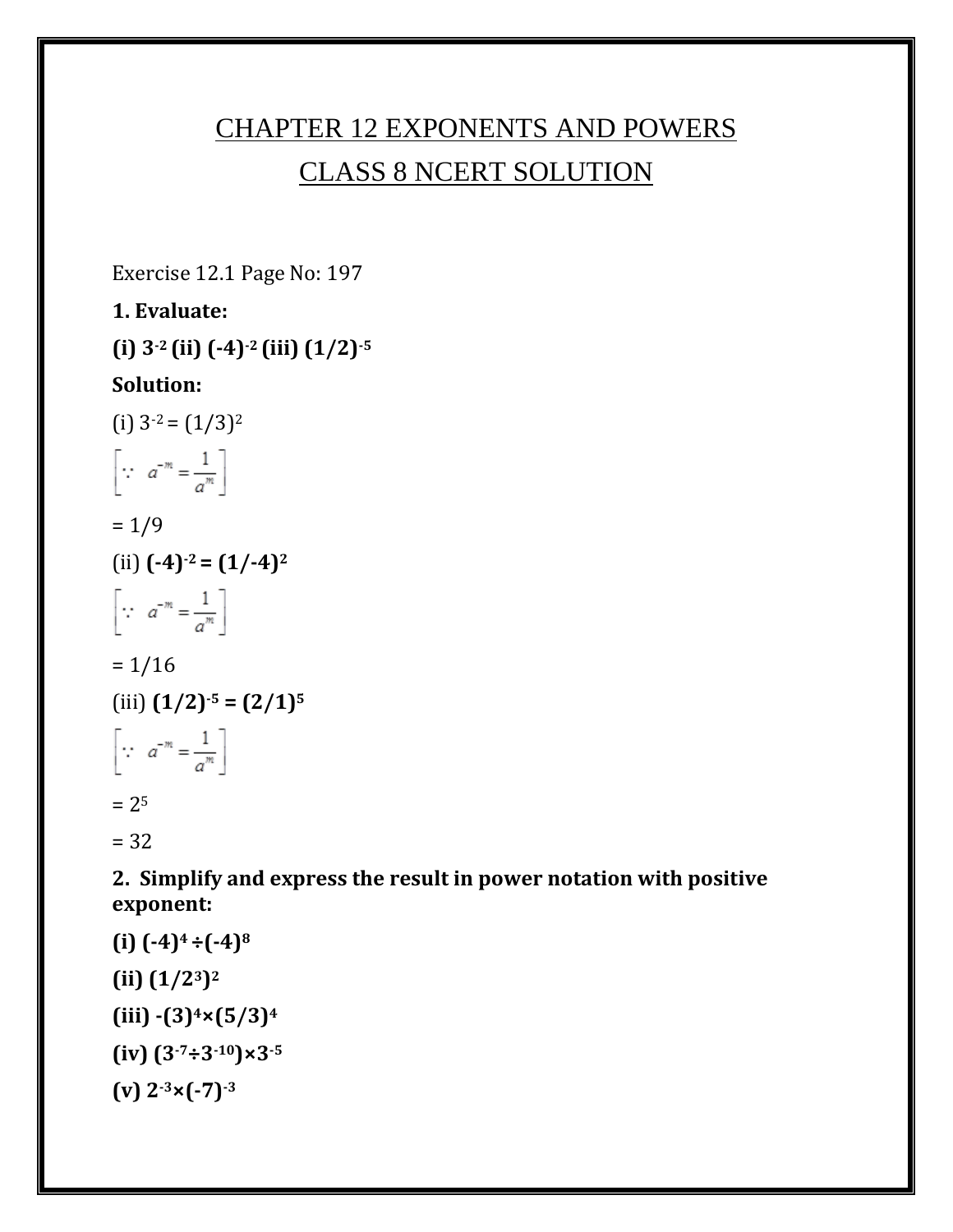## **Solution:**

(i)  
\n
$$
(-4)^5 \div (-4)^8
$$
  
\n $= (-4)^5/(-4)^8$   
\n $\left[\because a^m \div a^n = a^{m-n}\right]$   
\n $= (-4)^{5\cdot 8}$   
\n $= 1/(-4)^3$   
\n(ii)  $(1/2^3)^2$   
\n $= 1^2/(2^3)^2$   
\n $\left[\because \left(\frac{a}{b}\right)^m = \frac{a^m}{a^n}\right]$   
\n $= 1/2^{3\times 2} = 1/2^6$   
\n $\left[\because (a^m)^n = a^{m \times n}\right]$   
\n(iii)  $-(3)^4 \times (5/3)^4$   
\n $(-3)^4 \times \left(\frac{5}{3}\right)^4 = (-3)^4 \times$ 

$$
(-3)^{4} \times \left(\frac{5}{3}\right)^{4} = (-3)^{4} \times \frac{5^{4}}{3^{4}}
$$
  
\n
$$
\left[\because \left(\frac{a}{b}\right)^{m} = \frac{a^{m}}{a^{n}}\right]
$$
  
\n
$$
= (-1)^{4} \times 3^{4} \times (5^{4}/3^{4})
$$
  
\n
$$
\left[\because (ab)^{m} = a^{m}b^{m}\right]
$$
  
\n
$$
= 3^{(4-4)} \times 5^{4}
$$
  
\n
$$
\left[\because a^{m} \div a^{n} = a^{m-n}\right]
$$
  
\n
$$
= 3^{0} \times 5^{4} = 5^{4}
$$
  
\n
$$
\left[\because a^{0} = 1\right]
$$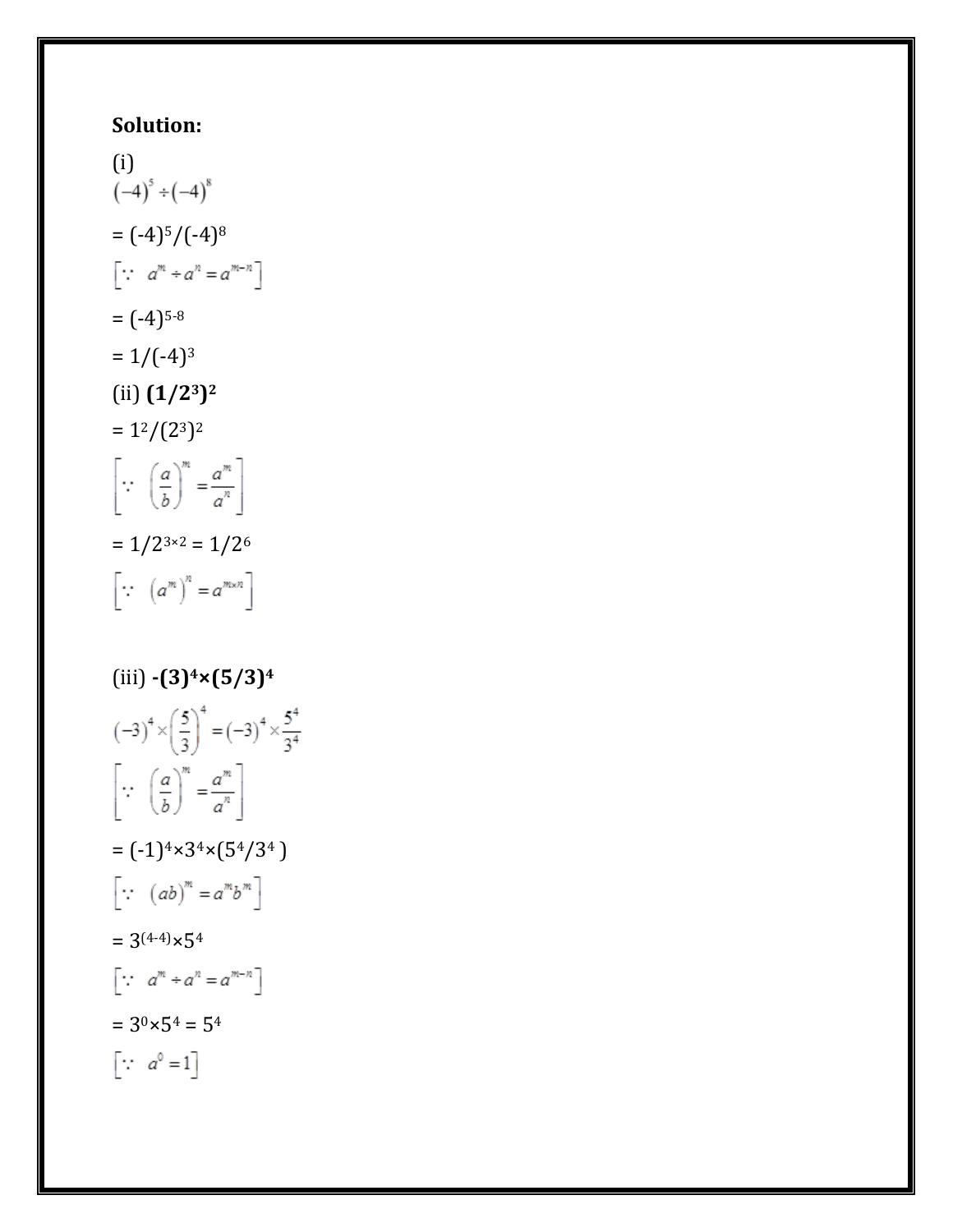$(iv)$   $(3^{-7} \div 3^{-10}) \times 3^{-5}$  $=$   $(3^{-7}/3^{-10}) \times 3^{-5}$  $= 3^{-7 - (-10)} \times 3^{-5}$  $\left[\because a^m \div a^n = a^{m-n}\right]$  $= 3(-7+10) \times 3^{-5}$  $= 3^{3} \times 3^{-5}$  $= 3(3 + -5)$  $\left[\because a^m \times a^n = a^{m+n}\right]$  $= 3 - 2$  $=1/3<sup>2</sup>$  $\left[\because a^{-m} = \frac{1}{a^m}\right]$ (v)  $2^{-3} \times (-7)^{-3}$  $= (2 \times -7)^{-3}$ (Because  $a^m \times b^m = (ab)^m$ )  $= 1/(2 \times -7)^3$  $\left[\because a^{-m} = \frac{1}{a^m}\right]$  $= 1/(-14)^3$ **3. Find the value of : (i) (30+4-1)×2<sup>2</sup>**  $(iii)$   $(2^{-1} \times 4^{-1}) \div 2^{-2}$ **(iii) (1/2)-2+(1/3)-2+(1/4)-2 (iv) (3-1+4-1+5-1) 0 (v) {(-2/3)-2} 2 Solution:**  $(i)(3^{0}+4^{-1}) \times 2^{2} = (1+(1/4)) \times 2^{2}$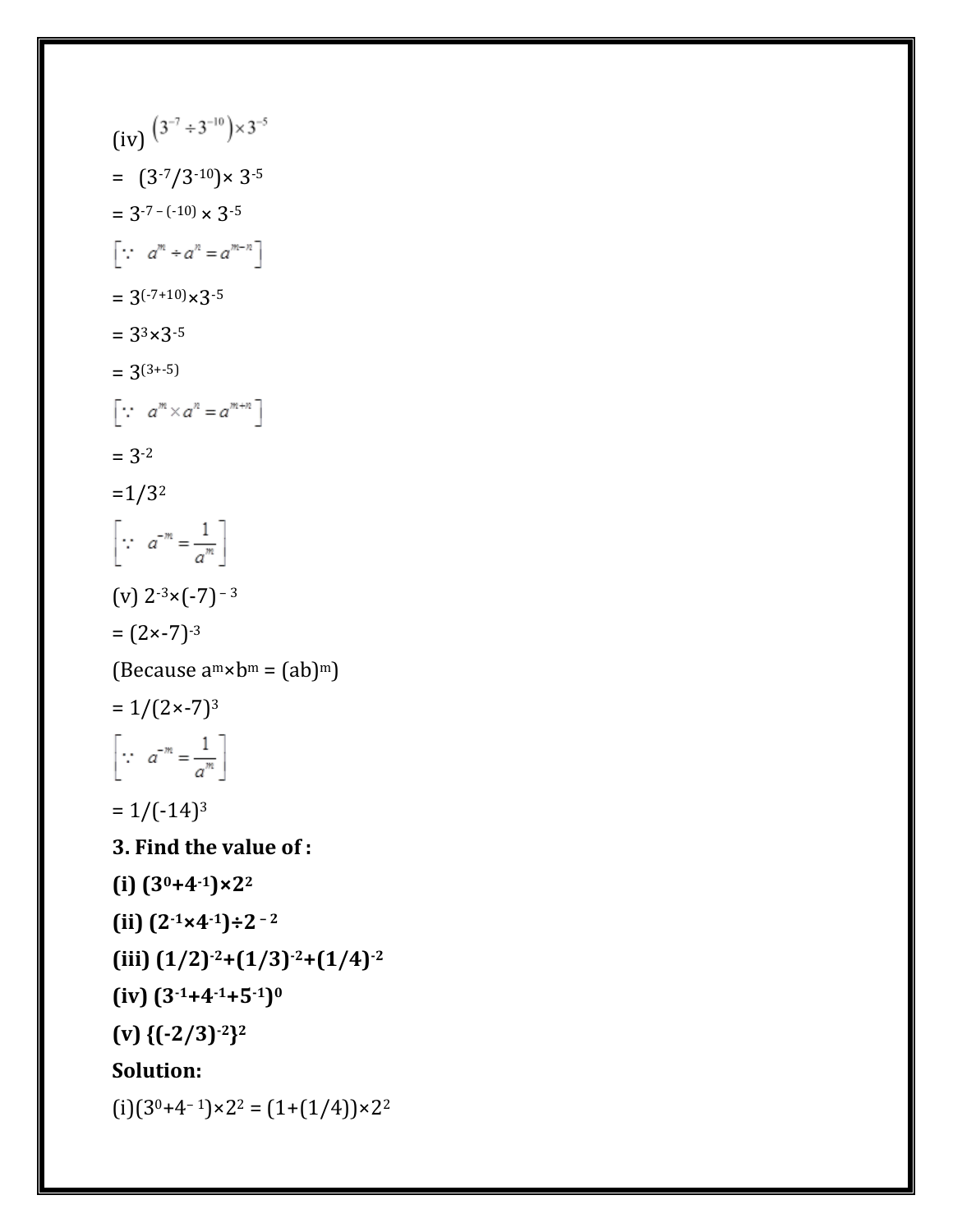$\left[\because a^{-m} = \frac{1}{a^m}\right]$  $= ((4+1)/4) \times 2^2$  $= (5/4) \times 2^2$  $= (5/2^2) \times 2^2$  $= 5 \times 2^{(2-2)}$  $\left[\because a^m \div a^n = a^{m-n}\right]$  $= 5 \times 2^0$  $= 5 \times 1 = 5$  $\left[\because a^{-m} = \frac{1}{a^m}\right]$  $(ii)(2^{-1} \times 4^{-1}) \div 2^{-2}$  $= [(1/2) \times (1/4)] \div (1/4)$  $\left[\because a^{-m} = \frac{1}{a^m}\right]$  $=(1/2\times1/2^2)$  ÷ 1/4  $= 1/2<sup>3</sup> \div 1/4$  $= (1/8) \times (4)$  $= 1/2$ (iii) **(1/2)-2+(1/3)-2+(1/4)-2**  $= (2^{-1})^{-2}+(3^{-1})^{-2}+(4^{-1})^{-2}$  $\left[\because a^{-m} = \frac{1}{a^m}\right]$  $= 2(-1 \times -2) + 3(-1 \times -2) + 4(-1 \times -2)$  $\left[\because (a^m)^n=a^{m \times n}\right]$  $= 2^{2}+3^{2}+4^{2}$  $= 4+9+16$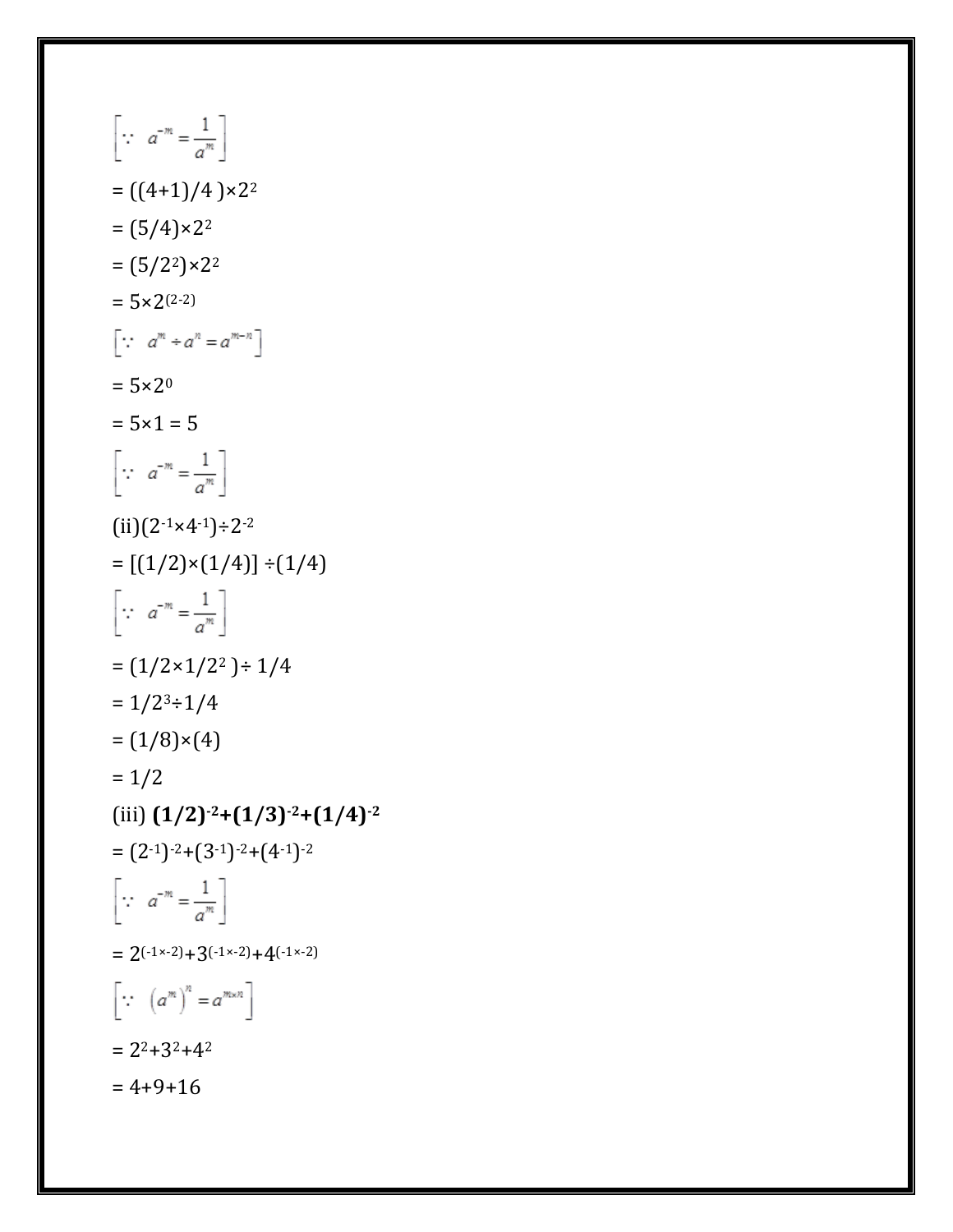=29  $(iv)$   $(3^{-1}+4^{-1}+5^{-1})^0$  $= 1$  $\left[\begin{matrix} \cdot \cdot & a^0 = 1 \end{matrix}\right]$  $(v)$  { $(-2/3)^{-2}$ }<sup>2</sup> =  $(-2/3)^{-2 \times 2}$  $\left[\because (a^m)^n = a^{m \times n}\right]$  $= (-2/3)^{-4}$  $=(-3/2)^4$  $\left[\because a^{-m} = \frac{1}{a^m}\right]$  $= 81/16$ **4. Evaluate (i) (8-1×53)/2-4**

(i) 
$$
(8^{-1} \times 5^3)/2^{-4}
$$
  
\n
$$
\frac{8^{-1} \times 5^3}{2^{-4}} = \frac{(2^3)^{-1} \times 5^3}{2^{-4}} = \frac{2^{-3} \times 5^3}{2^{-4}}
$$
\n[ $\because$   $(a^m)^n = a^{m \times n}$ ]  
\n $=$   
\n $2^{-3-(-4)} \times 5^3 = 2^{-3+4} \times 5^3$   
\n[ $\because$   $a^m \div a^n = a^{m-n}$ ]  
\n $= 2 \times 125 = 250$   
\n(ii)  $(5^{-1} \times 2^{-2}) \times 6^{-1}$ 

**(ii) (5-1×2-2)×6-1**

**Solution:**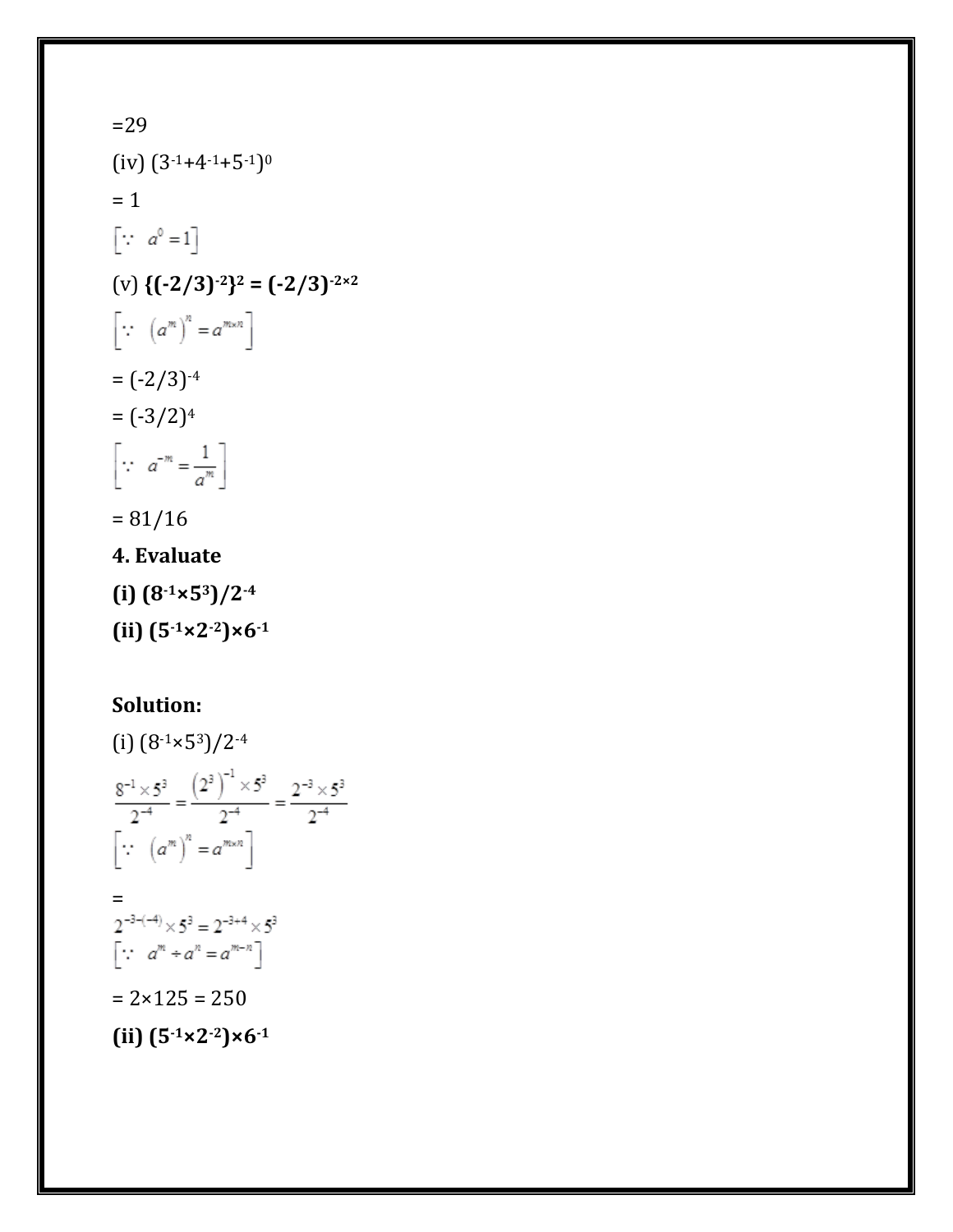$$
(5^{-1} \times 2^{-1}) \times 6^{-1} = \left(\frac{1}{5} \times \frac{1}{2}\right) \times \frac{1}{6}
$$
  
\n
$$
\left[\because a^{-m} = \frac{1}{a^m}\right]
$$
  
\n
$$
= (1/10) \times 1/6
$$
  
\n
$$
= 1/60
$$

### **5. Find the value of** *m* **for which**  $5^m \div 5^{3} = 5^5$

#### **Solution:**

 $5^m \div 5^{-3} = 5^5$  $5^{(m-(-3))} = 5^5$ 

$$
\left[\because a^m \div a^n = a^{m-n}\right]
$$

 $5^{m+3} = 5^5$ 

Comparing exponents both sides, we get

$$
m+3=5
$$
  

$$
m=5-3
$$
  

$$
m=2
$$

### **6. Evaluate**

**(i)**

$$
\left\{\!\!\left(\frac{1}{3}\right)^{\!\!-1}\!\!-\!\!\left(\frac{1}{4}\right)^{\!\!-1}\!\right\}^{-1}
$$

### **(ii)**

$$
\left(\frac{5}{8}\right)^{-7} \times \left(\frac{8}{5}\right)^{-4}
$$

### **Solution:**

**(i)**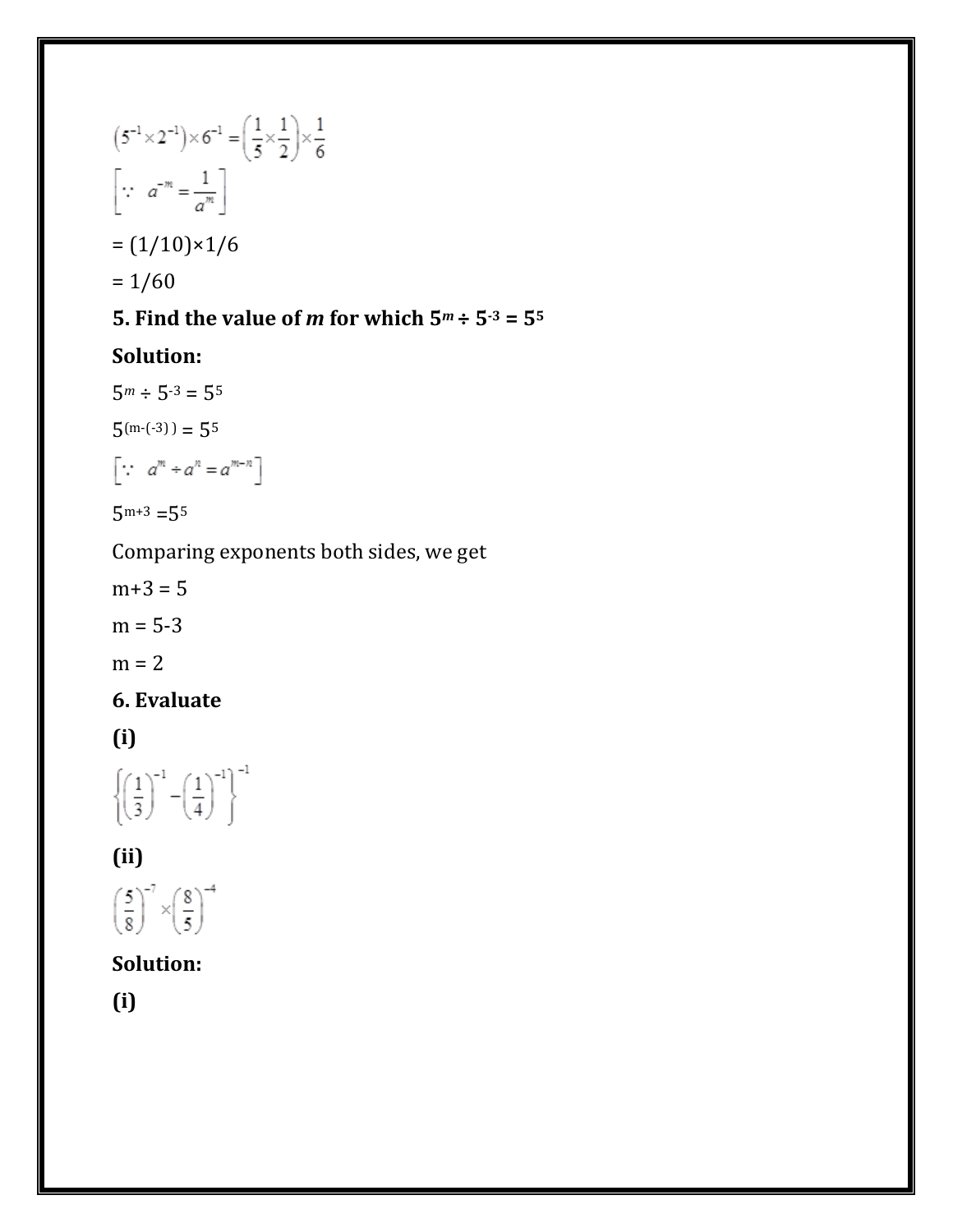$\left\{\!\left(\frac{1}{3}\right)^{\!-1}-\!\left(\frac{1}{4}\right)^{\!-1}\right\}\!=\!\left\{\!\left(\frac{3}{1}\right)^{\!1}-\!\left(\frac{4}{1}\right)^{\!1}\right\}$  $\left[\because a^{-m} = \frac{1}{a^m}\right]$  $= 3-4$  $= -1$ **(ii)**  $\left(\frac{5}{8}\right)^{-7} \times \left(\frac{8}{5}\right)^{-4} = \frac{5^{-7}}{8^{-7}} \times \frac{8^{-4}}{5^{-4}}$  $\left[\because \left(\frac{a}{b}\right)^m = \frac{a^m}{b^m}\right]$  $=$ <br>5<sup>-7-(-4)</sup>  $\times$ 8<sup>-4-(-7)</sup>  $\left[\begin{smallmatrix} \cdot\cdot & a^m + a^n = a^{m-n} \end{smallmatrix}\right]$  $5^{-7+4} \times 8^{-4+7}$ =  $5^{-3} \times 8^{3}$  =<br>  $\frac{8^{3}}{5^{3}}$ <br>  $\left[\because a^{-m} = \frac{1}{a^{m}}\right]$  $= 512/125$ **7. Simplify. (i)**   $\frac{25 \times t^{-4}}{5^{-3} \times 10 \times t^{-8}} (t \neq 0)$ **(ii)**

 $\frac{3^{-5} \times 10^{-5} \times 125}{5^{-7} \times 6^{-5}}$ 

Solution: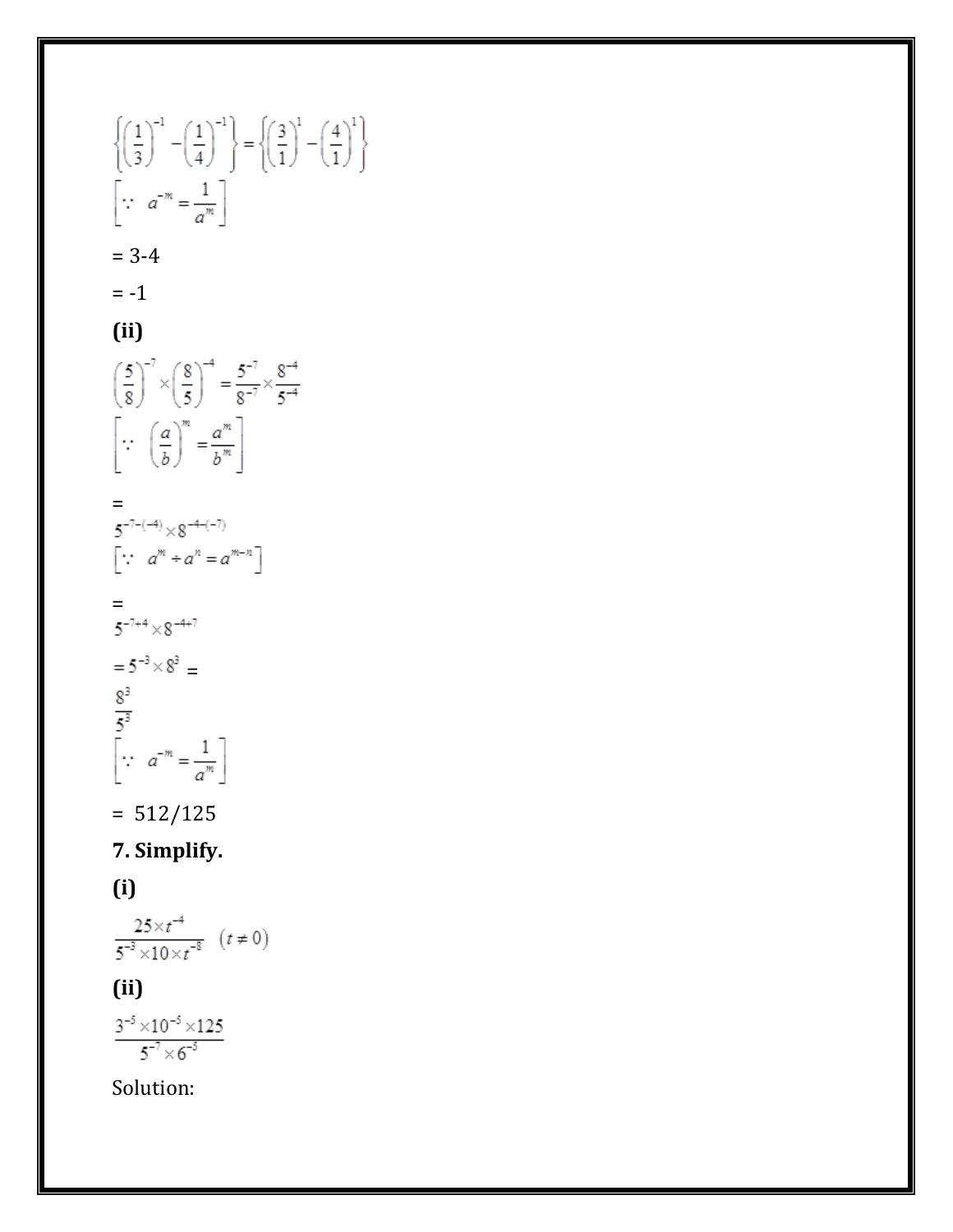$$
\frac{5^{2-(-3)-1} \times t^{-4-(-8)}}{2}
$$
\n
$$
\left[\because a^m \div a^n = a^{m-n}\right]
$$
\n
$$
\frac{5^{2+3-1} \times t^{-4+8}}{2} = \frac{5^4 \times t^4}{2}
$$
\n
$$
\frac{625}{2}t^4
$$
\n(ii)\n
$$
\frac{3^{-5} \times 10^{-5} \times 125}{5^{-7} \times 6^{-5}}
$$
\n
$$
= \frac{3^{-5} \times (2 \times 5)^{-5} \times 5^3}{5^{-7} \times (2 \times 3)^{-5}}
$$
\n
$$
= \frac{3^{-5} \times 2^{-5} \times 5^{-5} \times 5^3}{5^{-7} \times 2^{-5} \times 3^{-5}}
$$
\n
$$
\left[\because (ab)^m = a^m b^m\right]
$$
\n
$$
= \frac{3^{-5} \times 2^{-5} \times 5^{-5+3}}{5^{-7} \times 2^{-5} \times 3^{-5}} = \frac{3^{-5} \times 2^{-5} \times 5^{-2}}{5^{-7} \times 2^{-5} \times 3^{-5}}
$$
\n
$$
\left[\because a^m \times a^n = a^{m+n}\right]
$$
\n
$$
= \frac{3^{-5} \times 2^{-5} \times 5^{-2-(-5)} \times 5^{-2-(-7)}}{5^{-7} \times 2^{-5-(-5)} \times 5^{-2-(-7)}}
$$
\n
$$
\left[\because a^m \div a^n = a^{m-n}\right]
$$

 $(i)$ 

 $\frac{25 \times t^{-4}}{5^{-3} \times 10 \times t^{-8}}$ 

 $=\frac{5^2 \times t^{-4}}{5^{-3} \times 5 \times 2 \times t^{-8}}$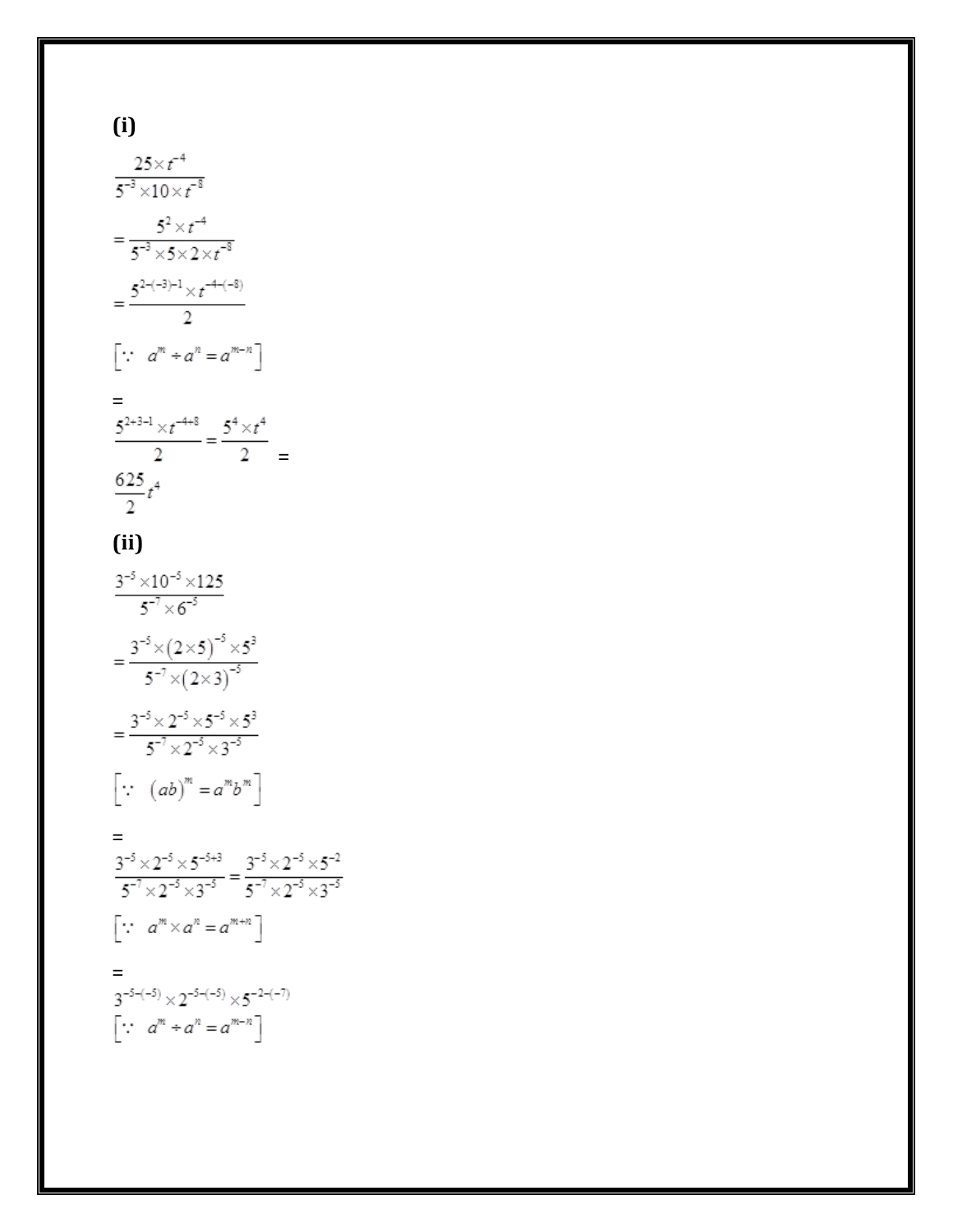= =  $3^{\circ} \times 2^{\circ} \times 5^{\circ}$  $= 1 \times 1 \times 3125$  $\begin{bmatrix} \cdots & a^0 = 1 \end{bmatrix}$ = 3125

Exercise 12.2 Page No: 200

**1. Express the following numbers in standard form.**

**(i) 0.0000000000085**

**(ii) 0.00000000000942**

**(iii) 6020000000000000**

**(iv) 0.00000000837**

**(v) 31860000000**

#### **Solution:**

(i)  $0.0000000000085 = 0.0000000000085 \times (10^{12}/10^{12}) = 8.5 \times 10^{-12}$ 

(ii)  $0.00000000000942 = 0.00000000000942 \times (10^{12}/10^{12}) = 9.42 \times 10^{-12}$ 

(iii)  $6020000000000000 = 60200000000000000 \times (10^{15}/10^{15}) = 6.02 \times 10^{15}$ 

(iv)  $0.00000000837 = 0.00000000837 \times (10^9/10^9) = 8.37 \times 10^{-9}$ 

(v)  $31860000000 = 31860000000 \times (10^{10}/10^{10}) = 3.186 \times 10^{10}$ 

**2.Express the following numbers in usual form.**

**(i) 3.02×10-6**

**(ii) 4.5×10<sup>4</sup>**

**(iii)3×10-8**

**(iv)1.0001×10<sup>9</sup>**

**(v) 5.8×10<sup>12</sup>**

**(vi)3.61492×106**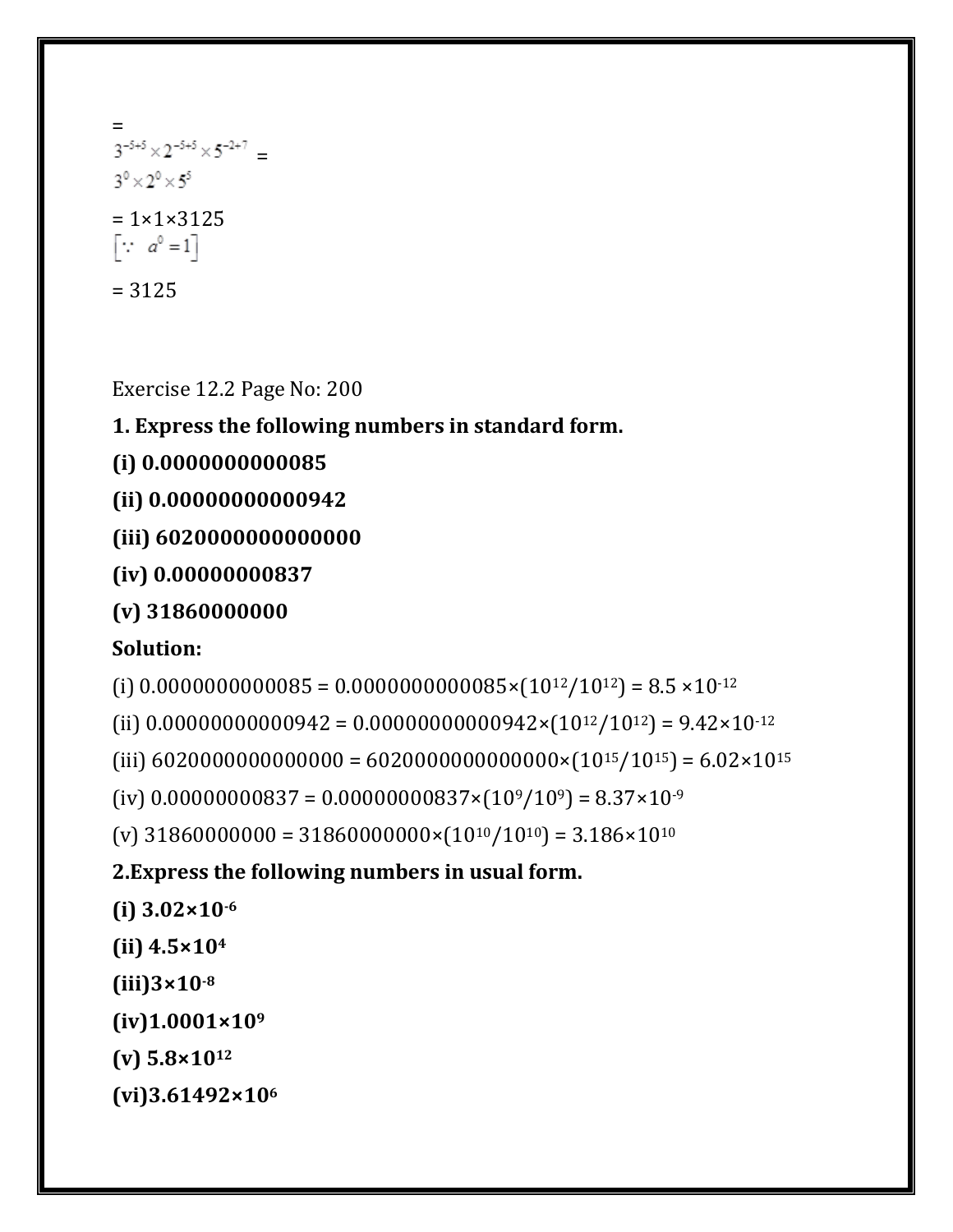#### **Solution:**

(i)  $3.02 \times 10^{-6} = 3.02/10^{6} = 0.00000302$ 

(ii)  $4.5 \times 10^4 = 4.5 \times 10000 = 45000$ 

(iii)  $3 \times 10^{-8} = 3/10^8 = 0.00000003$ 

(iv)  $1.0001 \times 10^9 = 1000100000$ 

(v) 5.8**×**10<sup>12</sup> = 5.8**×**1000000000000 = 5800000000000

(vi) 3.61492**×**10<sup>6</sup> = 3.61492**×**1000000 = 3614920

**3. Express the number appearing in the following statements in standard form.**

**(i) 1 micron is equal to 1/1000000 m.**

**(ii) Charge of an electron is 0.000, 000, 000, 000, 000, 000, 16 coulomb.**

**(iii) Size of bacteria is 0.0000005 m**

**(iv) Size of a plant cell is 0.00001275 m**

**(v) Thickness of a thick paper is 0.07 mm**

#### **Solution :**

(i) 1 micron =  $1/1000000$ 

 $= 1/10<sup>6</sup>$ 

 $= 1 \times 10^{-6}$ 

(ii) Charge of an electron is 0.00000000000000000016 coulombs.

= 0.00000000000000000016**×**1019/10<sup>19</sup>

= 1.6**×**10-19 coulomb

(iii) Size of bacteria = 0.0000005

 $= 5/10000000 = 5/10<sup>7</sup> = 5 \times 10<sup>-7</sup>$  m

(iv) Size of a plant cell is 0.00001275 m

 $= 0.00001275 \times 10^{5}/10^{5}$ 

 $= 1.275 \times 10^{-5}$ m

(v) Thickness of a thick paper = 0.07 mm